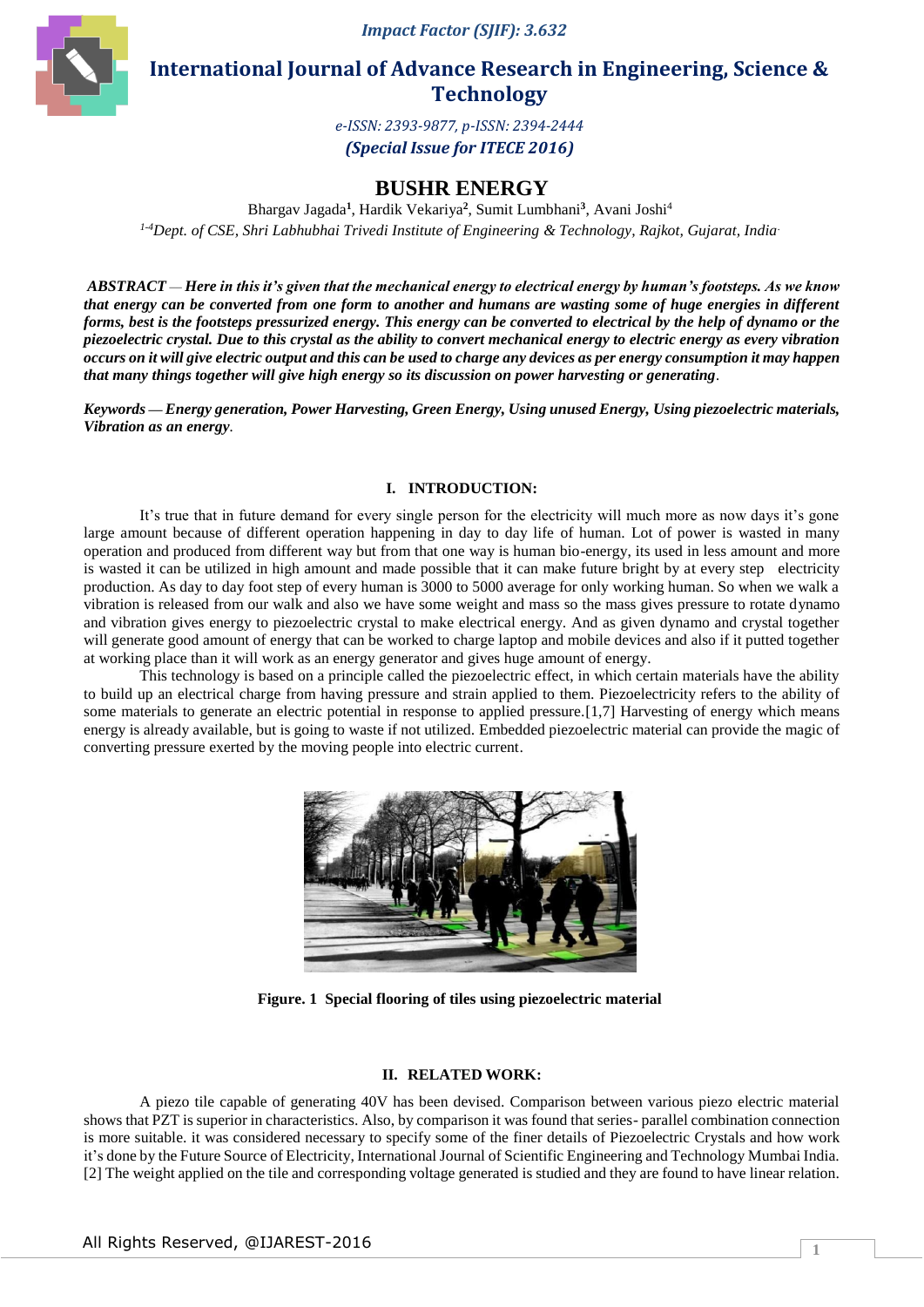# *International Journal of Advance Research in Engineering, Science & Technology (IJAREST) (Special Issue for ITECE 2016), e-ISSN:* 2393-9877*, print-ISSN:* 2394-2444

It is especially suited for implementation in crowded areas. This can be used in street lighting without use of long power lines. It can also be used as charging ports, lighting of pavement side buildings.

#### **III. CLASSIFICATION:**

#### **3.1. Roads and Highways**.

Roads and highways are most working place where traffic remains busy so as more the crowds more will be energy and it may happens that due to high vibration more energy is produced and there is more load of humans on roads and due to that more vibration with heavy loads the energy will be more produced and most common thing is that high and continues energy with good transformer will generate good energy. And its 24 hr. working place and if the 1 km or more place is putted with this device it can create a lot energy that an 800 or more house can be operated on it. [4]

#### **3.2. Power Generating from Footpaths.**

"Footpath" as name suggest the path where just foot are used and that the place where peoples walks safely so at that place to when someone continuously walks for the day than it will create a lot energy that his own laptop mobile and home inverter will be charged. There are some working areas where footpaths remains busy morning 9 tonight 9 such near banks and malls, at that place this device creates huge energy and its good enough to solve major electricity solution for whole worlds and every person's life becomes easy. [3]

### **3.3. Power Generating Railway Tracks.**

Railway an huge compartment with the weight of more than 10 tons with long of 80 to 100 meter and the high vibration and if this is used to harvest or make energy than for whole country an whole railway tracks are complete huge generator and this is the way but one time investment system and with its help no limit will be there for energy it's just said to be an unstoppable creation because railway tracks are always working with trains at every 15 minute a new train arrives on same track. With the help of these mechanism the energy will be huge amount and as we know Indian railway is world's second largest railways in world and by this devices it will become world's first and huge energy production in the world.

#### **3.4. Power Generating Airport.**

Airport is said to be some kind of busy area where people are there walking standing sometimes running, and it's mostly works on international airports such as of Mumbai and Delhi. As we know runaway where all flight land and take-off is the part where vibration are more and also most important is that airports works as an footpath to produce energy with these it will produce energy that can run while airport easily so no extra energy should be needed. To run it and that amount of energy will be saved for government and the public to the world. [5]

#### **3.5. Schools, Colleges, Shopping Malls, Gyms and Dancing Bar.**

Schools, Colleges, shopping mall and Dancing bars, are 12 hour busy place with lot of public and these can be used to run full town just think of it that an all the school of the city and all the shopping malls and colleges and dancing bar than thousands of people will be there that will create a lot energy that a city can work easily. Specially dancing bar because every people will dance there such as jumping and jumping will transfer more energy than walking so it will create also huge energy and although dancing bar remains 24 hour open and these is the best way to create huge amount of energy. So it's too works for creating energy.

#### **IV. ANALYSIS:**

Device, this device is the one which can be used by both dynamo and piezoelectric crystal to so dynamo used as to convert mechanical pressurized energy to the electrical with the help of rotational energy and crystal will give on vibration energy. Dynamo generate the energy as per rotation with high speed and is fixed such as 12 v or 6 v, but the crystal is the thing that will create energy on the base of just frequency of vibration and it will vary from step by step. So crystal can produce from 0.7 v to 20 v of energy and uniting devices will gives huge energy as calculation says it will give by uniting devices same volts and watts of energy that we used in day to day life.